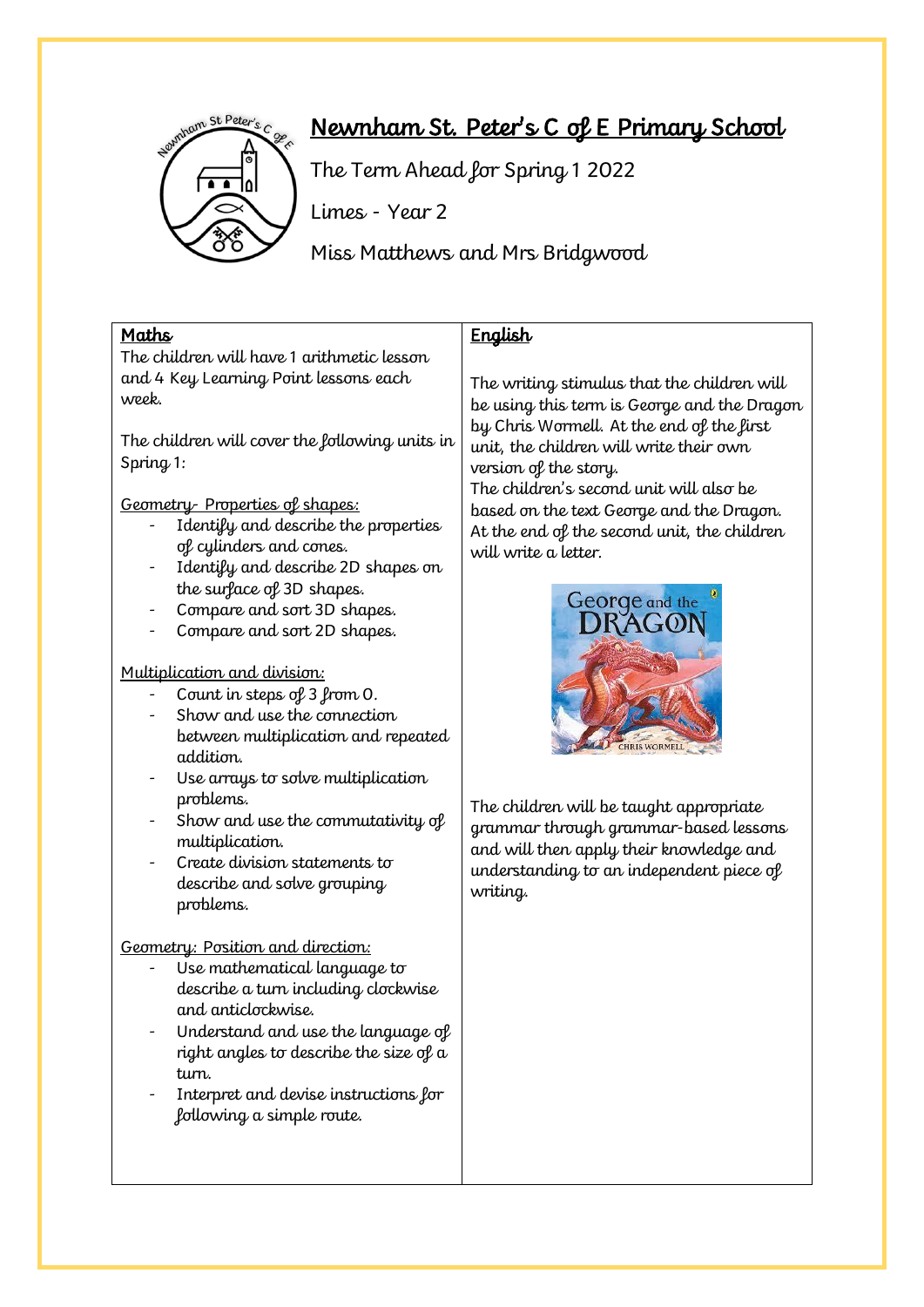### Phonics & Reading

All children will read in a small group with an adult at least 4 times a week. The children will be assessed regularly and may move around groups when we feel they are ready.

The reading record that is in your child's book bag is for you to record the reading you are doing at home. Please write a comment to let us know how your child is getting on with the books.

Please remember the reading books sent home should be read at least 3 times -

- 1 st read decoding
- 2<sup>nd</sup> read fluency
- 3<sup>rd</sup> read comprehension

#### Book Scheme:

This term, these children will be using the core text Pirate Blunderbeard: Worst. Pirate. Ever. By Amy Sparkes for their Guided Reading sessions. The children will read a small extract a week and will develop their comprehension skills by exploring retrieve, explain, choice and interpret questions.

Please ensure you are reading other books/comics with your child to give them a broad experience of different genres and stories. You can record these in your child's reading record as well.

Reading books will be changed on a weekly basis.

### Science

### Why are all materials different?

In the first half of the Spring term, the children will be completing a unit on 'Everyday Materials'. In this unit, the children will be taught to:

- Distinguish between an object and the material from which it is made.
- Identify and name a variety of everyday materials, including wood, plastic, glass, metal, water, and rock.
- Describe the simple physical properties of a variety of everyday materials.
- Compare and group together a variety of everyday materials on the basis of their simple physical properties.

### R.E

### What do Christians believe God is libo?

During the Spring term, the children will be completing the unit 'What do Christians believe God is like?' In this unit, the children will be taught to:

- Understand what a parable is.
- Understand that God is loving and forgiving.
- Understand that God is like a loving parent.
- Understand that it is important for everyone to show forgiveness.